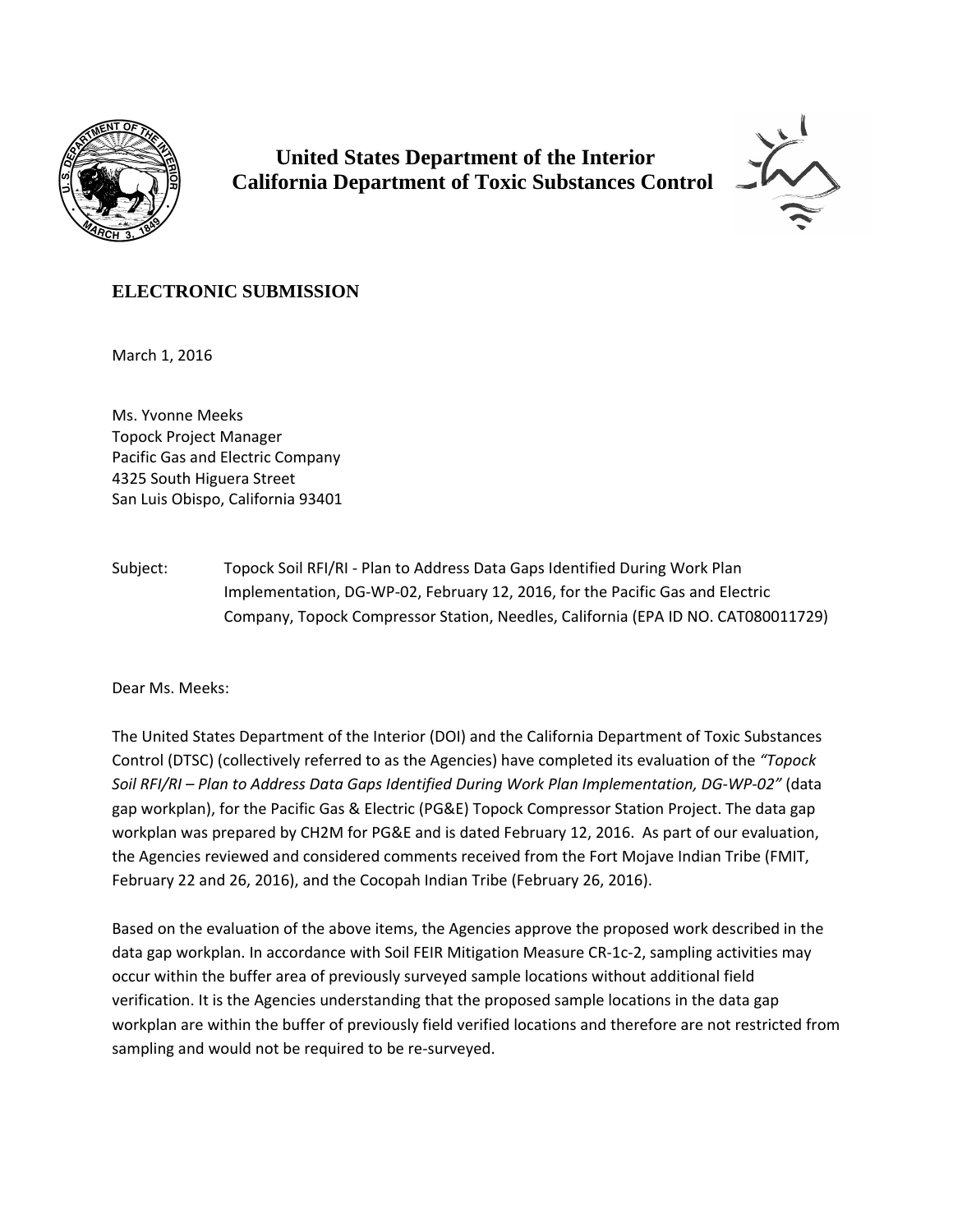As indicated above, the Agencies reviewed and considered comments received from the Tribes as part of the overall evaluation of the data gap workplan. Below are the Agencies' direction to PG&E and responses to comments received from the Tribes.

- The Cocopah requests all the data used to support the proposed additional sampling, while acknowledging that some of the data were presented in the TCS‐4 Decommissioning Plan. The FMIT posed a similar question via electronic mail dated February 22, 2016. On February 23, 2016, the Agencies responded to the FMIT indicating that the data used to support the proposed sampling in the vicinity of old well TCS‐4 are based on laboratory analytical results that are reported in the TCS‐4 Decommissioning Plan. Additionally, proposed sample AOC‐10‐24 is based on pre‐validated data collected from the current soil sampling activities from AOC 10. According to PG&E, the validation process is underway and validated data are currently not available. However, in discussions with the Agencies, PG&E indicated that the pre‐validated analytical data indicate the presence of dioxins with results ranging from 1 to over 100 times the ecological screening level. This is noted in the data gap workplan. Since there is limited opportunity before the bat roosting season begins in mid‐March, the Agencies believe that it is prudent to collect the additional sample based on advance notification of the exceedances by PG&E. However, PG&E will be asked to share the validated data when it becomes available.
- The FMIT requests the data and comparison criteria used as the basis for the proposed samples. The analytical data used in evaluating the TCS-4 area is presented in Tables 1 through 4 of the TCS‐4 Decommissioning Plan, dated December 4, 2015. The comparison criteria are also on the tables and are based on human and ecological screening levels identified in the Soil RFI/RI Workplan, as indicated on Table 1.
- The FMIT requests that only fully‐validated data be used as the basis for data gap samples. The Agencies agree that ideally it is best to use validated data in the data gap evaluation process however, as previously indicated, due to the limited opportunity before the start of the bat roosting season (mid‐March), the Agencies believe that it is prudent to collect the additional samples based on advance notification of the exceedances by PG&E. PG&E has been notified to share the validated data when it becomes available.
- The FMIT requests that future data gap workplans should include descriptions and maps of sufficient scale to allow for field verification. The Agencies agree that figures with the appropriate scale for field verification are necessary; PG&E is hereby directed to provide the requested information in future data gap workplans. Only a general description (20 to 25 feet from TCS‐4), and not the exact locations of the proposed sample locations in the vicinity of TCS‐ 4 was provided in the data gap workplan. The exact locations will be based on the field conditions encountered during the decommissioning of old well TCS‐4. The proposed sampling was designed to allow for field determination but within the range of 20 to 25 feet from TCS‐4. PG&E will provide the Tribes and Agencies a figure of appropriate scale with the final sampling locations once determined and marked in the field.

As indicated by the Agencies in previous project meetings and correspondence, the timely implementation of the soil investigation workplan is critical in order to complete the soil sampling activities within a narrow time frame that avoids potential biology-related impacts while maintaining a